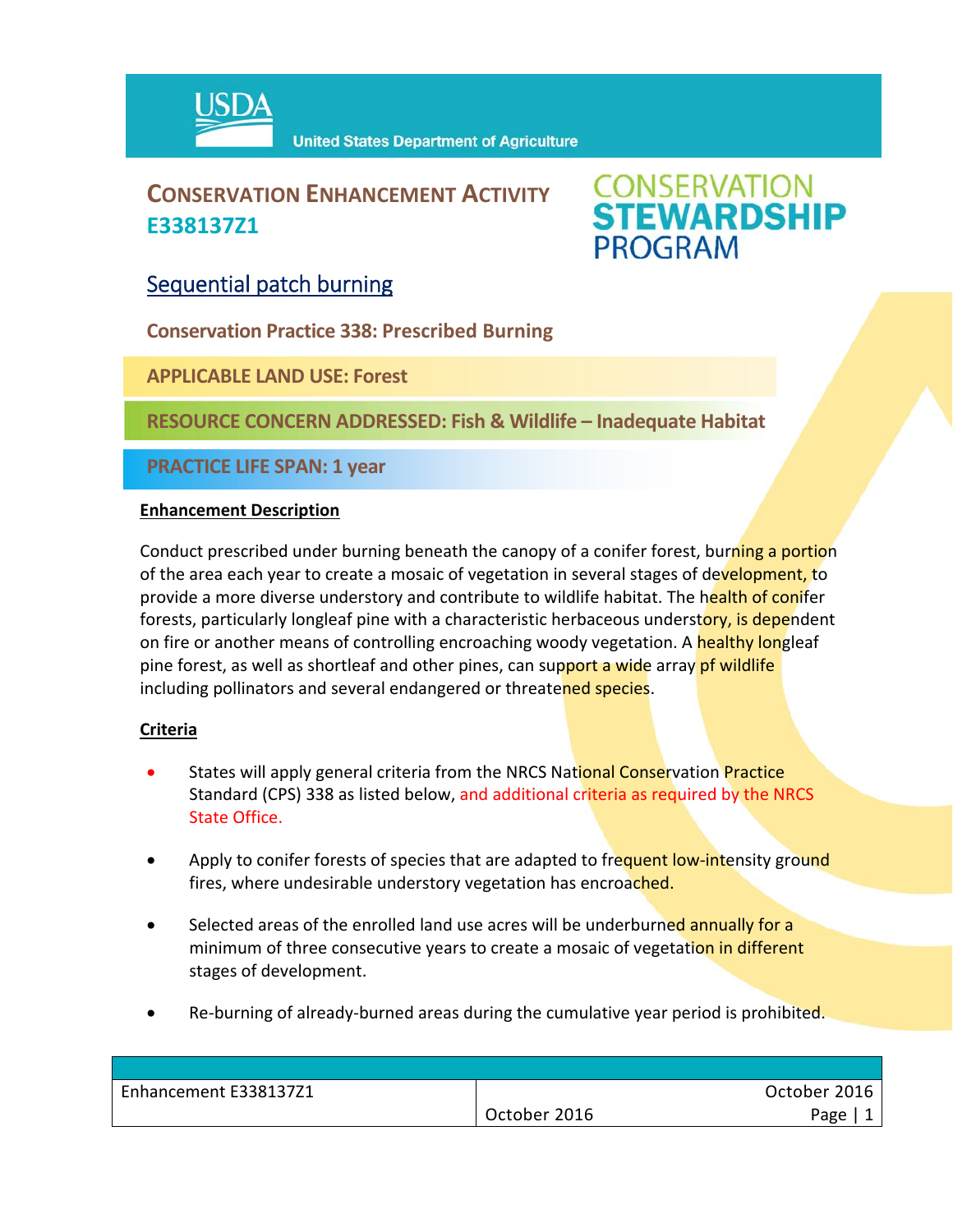

**United States Department of Agriculture** 

 Over the cumulative year period (three or more years) all acres will be underburned.



- Prior to the burn, assess the existing fuel load. Determine the need for pre‐treatment of vegetation and fuels, and for application of complementary CPSs such as Fuel Break (383), Firebreak (394), and Woody Residue Treatment (384).
- If invasive plants are present, utilize methods and timing that will prevent or control their spread.
- A written burn plan must be developed and all necessary approvals secured prior to conducting a prescribed burn. The plan will include the following components at a minimum:
	- o Objectives of the burn and expected post‐burn conditions.
	- $\circ$  Maps, images and/or descriptions of the proposed burn area and any associated or adjacent smoke sensitive areas.
	- o Inventory of available fuels.
	- o Required weather and fuel conditions under which the burn will be conducted.
	- o Firing sequence and methods.
	- o List of equipment and personnel needed and job assignments.
	- o Any pre-burn preparation needed to safely and effectively conduct the burn
	- o List of appropriate authorities, agencies, departments, individuals, and facilities to be contacted and necessary signatures of approval.
	- o Checklist for a post‐burn evaluation.
- Burning criteria:
	- o Follow all components of the burn plan.

| Enhancement E338137Z1 |              | October 2016 |
|-----------------------|--------------|--------------|
|                       | October 2016 | Page         |